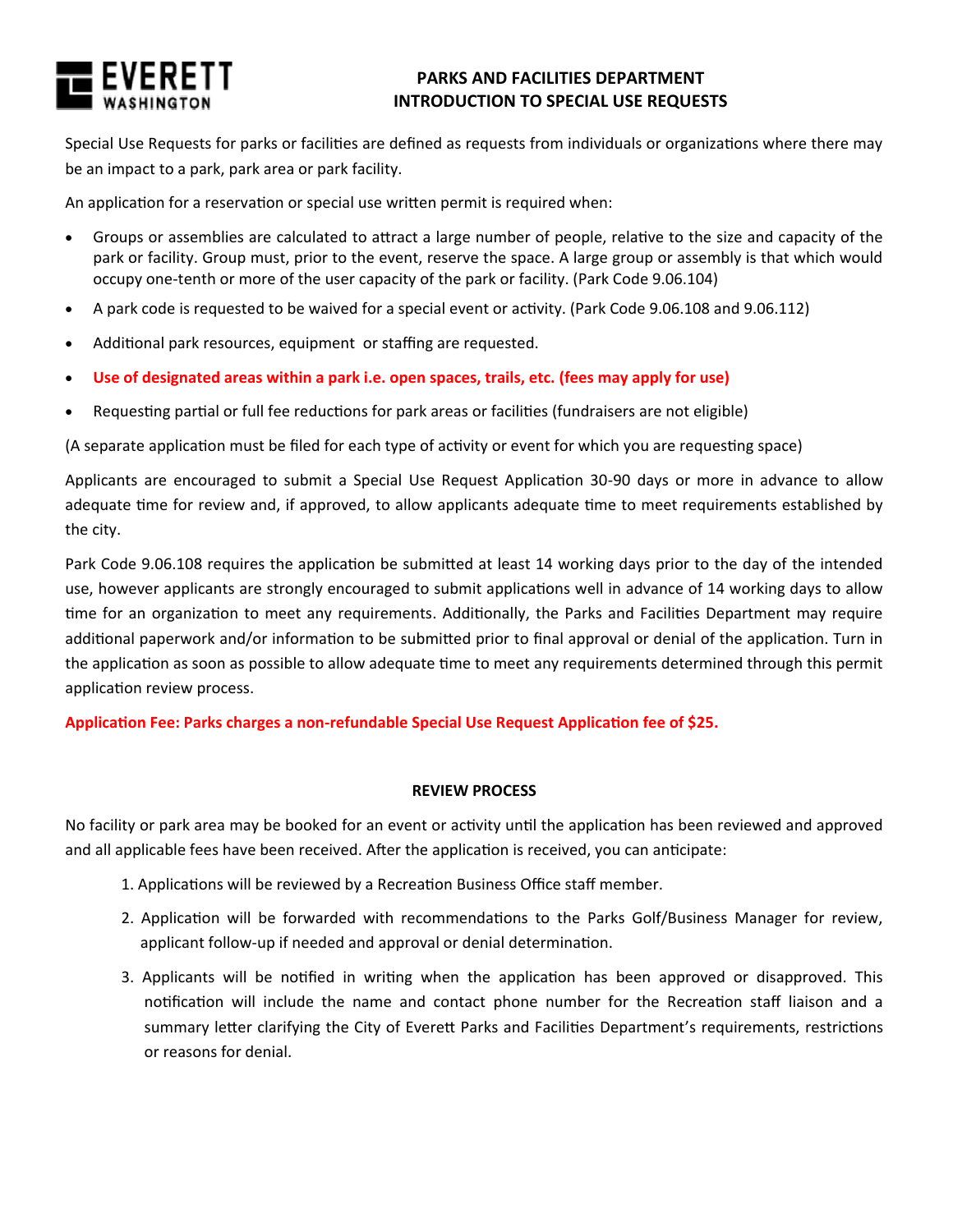## **Standard Rules, Regulations and Conditions**

- Adult supervision is required at all times for any approved event, activity or function
- Drugs and alcohol are not permitted
- Park hours apply to all events unless a waiver has been granted
- Tents or other structures must be weighted down to prevent being blown over
- Stakes are not permitted to be used to anchor tents or structures without a waiver
- All garbage and litter must be removed from the site/park
- Power and water, if available, may require a separate fee for use
- Power cords shall not present a tripping hazard and cord size of 8 or 10 gauge wire are recommended
- Vehicles are not permitted to be driven on the turf or fields unless specific permission is given
- Music must be family friendly. Obscene, rude, profane or offensive language is not permitted
- Amplification of music or speaking are subject to noise ordinances for both the City and Parks Department
- Large recreation equipment such as a dunk tank, moon walk/bounce house, miniature train, etc. are not permitted

## **Insurance Requirement**

- Liability insurance may be required based on the description of the event, activity or function
- Insurance amounts shall, at a minimum, be in amounts of \$1 million with a \$2 million aggregate and may be higher depending on the event
- The city may require Additional Insured Certificate with an Endorsement naming the city as Additional Insured. Both the insurance certificate and endorsement shall contain the following language: The City of Everett, its officers, employees and agents.

## **Fun Runs, Bike Rides, Walks and Other Similar Type Events**

- All events must be posted two weeks prior to the event to notify trail or park users
- Organizers of the event are responsible for posting this notice
- No markings are allowed on the turf, pavement, trails or sidewalks without approval from the City of Everett Parks and Facilities Dept. A deposit may be required in advance of the event. When approved, any marking used on the turf, pavement, trail or sidewalks shall be temporary spray chalk or sidewalk chalk. The use of temporary spray marking paint in not permitted on any surfaces. Any marking paint used not listed above shall be a violation of this permit. Removal shall be the responsibility of the permit holder within 10 days at the conclusion of the event and may also include forfeiture of the required deposit.
- Any event using city streets, sidewalks or areas outside the park are required to obtain a Fun Run/Walk permit from the City of Everett Clerk's Office.
- Park staff or Police may be required to staff the event and all costs shall be the responsibility of the event organizer.
- All signs, direction arrows, cones, balloons or other marking devices shall be removed from the park or event site at the conclusion of the event.

All Park Codes, EMC 9.06. shall apply unless otherwise waived.

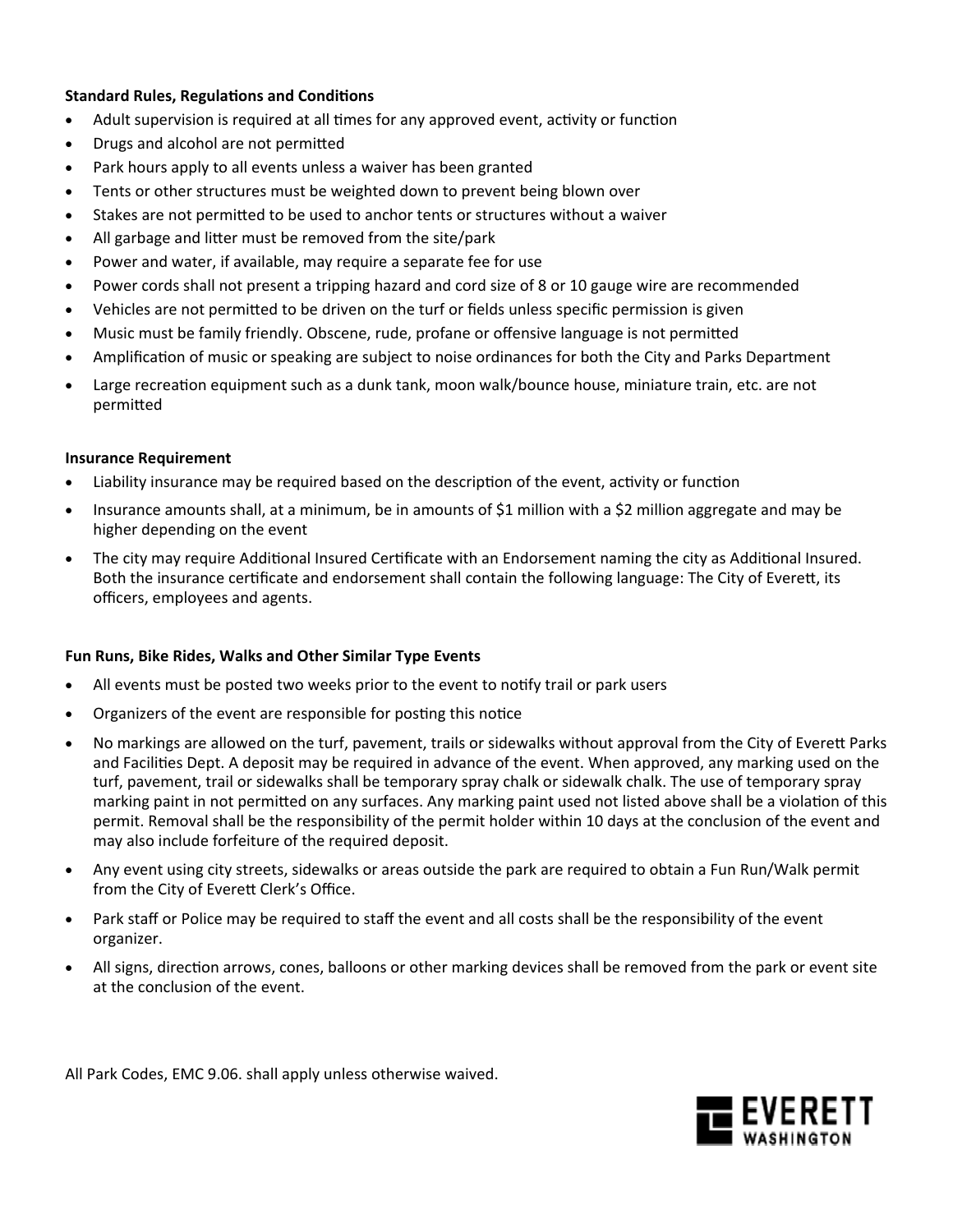

# **SPECIAL USE REQUEST APPLICATION—PARKS & FACILITIES DEPARTMENT**

This application for a reservation and special use permit is TO BE USED FOR groups, organizations, persons requesting special use of any park, park area or facility. A reservation in the form of a written permit is required prior to the day of use and required when:

- Groups or assemblies are calculated to attract a large number of people, relative to the size and capacity of the park or facility. Group must, prior to the event, reserve the space. A large group or assembly is that which would occupy one-tenth or more of the user capacity of the park or facility. (Park Code 9.06.104)
- A park code is requested to be waived for a special event or activity. (Park Code 9.06.108 and 9.06.112)
- Additional park resources, equipment or staffing are requested
- **Use of designated areas within a park i.e. open spaces, trails, etc. (fees may apply for use)**
- Requesting partial or full fee reductions for park areas or facilities (fundraisers are not eligible)

### (*Separate applications must be filed for each type of activity or event for which you are requesting space*)

Applicants are encouraged to submit this special use request application 30-90 days or more in advance to allow adequate time for review and, if approved, to allow applicants adequate time to meet requirements established by the city. Applicants are required to submit this application at least 14 business days prior to the date of the intended use.

## **Application Fee: Parks charges a non-refundable Special Use Request Application fee of \$25.**

#### **SECTION 1**

| Is the activity/event open to the public? Yes $\boxed{\phantom{a}}$ No $\boxed{\phantom{a}}$ | If yes, please complete section 2 on next page. |  |
|----------------------------------------------------------------------------------------------|-------------------------------------------------|--|
| Will a fee be charged for event participation? Yes $\Box$                                    | <b>No</b>                                       |  |
| How will money be collected?                                                                 |                                                 |  |
| Will you be asking for donations? Yes [<br>No.                                               | Is the event recreationally oriented? Yes<br>No |  |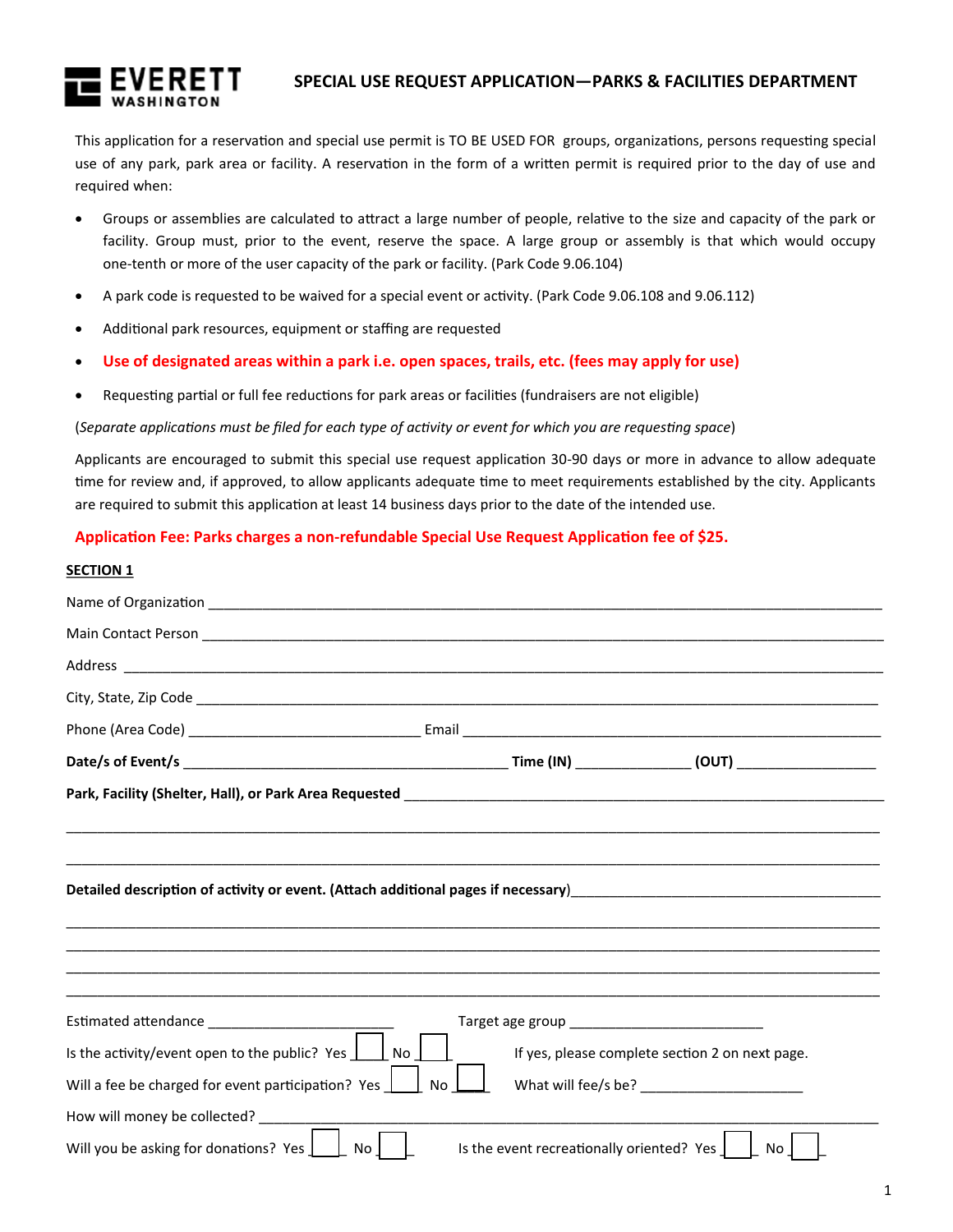| <b>SECTION 1, continued</b>                                                                                                                                                                                    |
|----------------------------------------------------------------------------------------------------------------------------------------------------------------------------------------------------------------|
| If yes, please complete section 2.<br>Is this a fundraiser? Yes<br>No                                                                                                                                          |
| Do you plan to close off any park area/s for your activity/event? Yes $\rfloor$                                                                                                                                |
| Please specify area                                                                                                                                                                                            |
| How many vehicles do you anticipate?                                                                                                                                                                           |
| Are you planning to amplify music or sound at your activity/event? Yes<br><b>No</b><br>Describe                                                                                                                |
| Please note: Performer conduct and performance content, live or recorded, must be appropriate for families and general audiences. Profane, lewd, indecent<br>or slanderous conduct or content is unacceptable. |
| Will tents or other temporary structures be erected in the park or park area? Yes                                                                                                                              |
| Will vehicles need to be driven on turf? Yes<br>No                                                                                                                                                             |
| Will food be served to general public? Yes<br>No                                                                                                                                                               |
| If so, have you consulted with the Snohomish County Health Department to ensure your activity/event is in compliance with their<br>regulations? Yes<br>No                                                      |
| Attach a site map to this application                                                                                                                                                                          |
| Provide a list of vendors, if any, participating in your event<br>٠                                                                                                                                            |
| Attach a parking plan, if needed                                                                                                                                                                               |
| <b>SECTION 2</b> Must be completed if:<br>* Your event is open to the public                                                                                                                                   |
| * You are fundraising or charging a fee                                                                                                                                                                        |
| * You are requesting a full or partial fee reduction (not eligible for fundraisers)                                                                                                                            |
| 1-Give a brief history of your organization and its mission/intent:                                                                                                                                            |
| 2-List name and title of current officers and/or board members:                                                                                                                                                |
|                                                                                                                                                                                                                |
|                                                                                                                                                                                                                |
|                                                                                                                                                                                                                |
| 3-How will the public be notified of this activity/event:<br>Newspaper Advertisement<br>Press Release                                                                                                          |
| Other<br>Radio/TV<br>Please explain                                                                                                                                                                            |
| 4-Provide a budget summary of projected revenue and expenses for this event (attach additional pages if necessary):                                                                                            |
|                                                                                                                                                                                                                |
|                                                                                                                                                                                                                |

*facilities. Events must not discriminate because of age, sex, marital status, race, creed, color, national origin or presence of sensory, mental or physical disability. No events serving alcohol will be co-sponsored by the City of Everett.*

Please allow 10/+ business days for processing your request. Thank you.